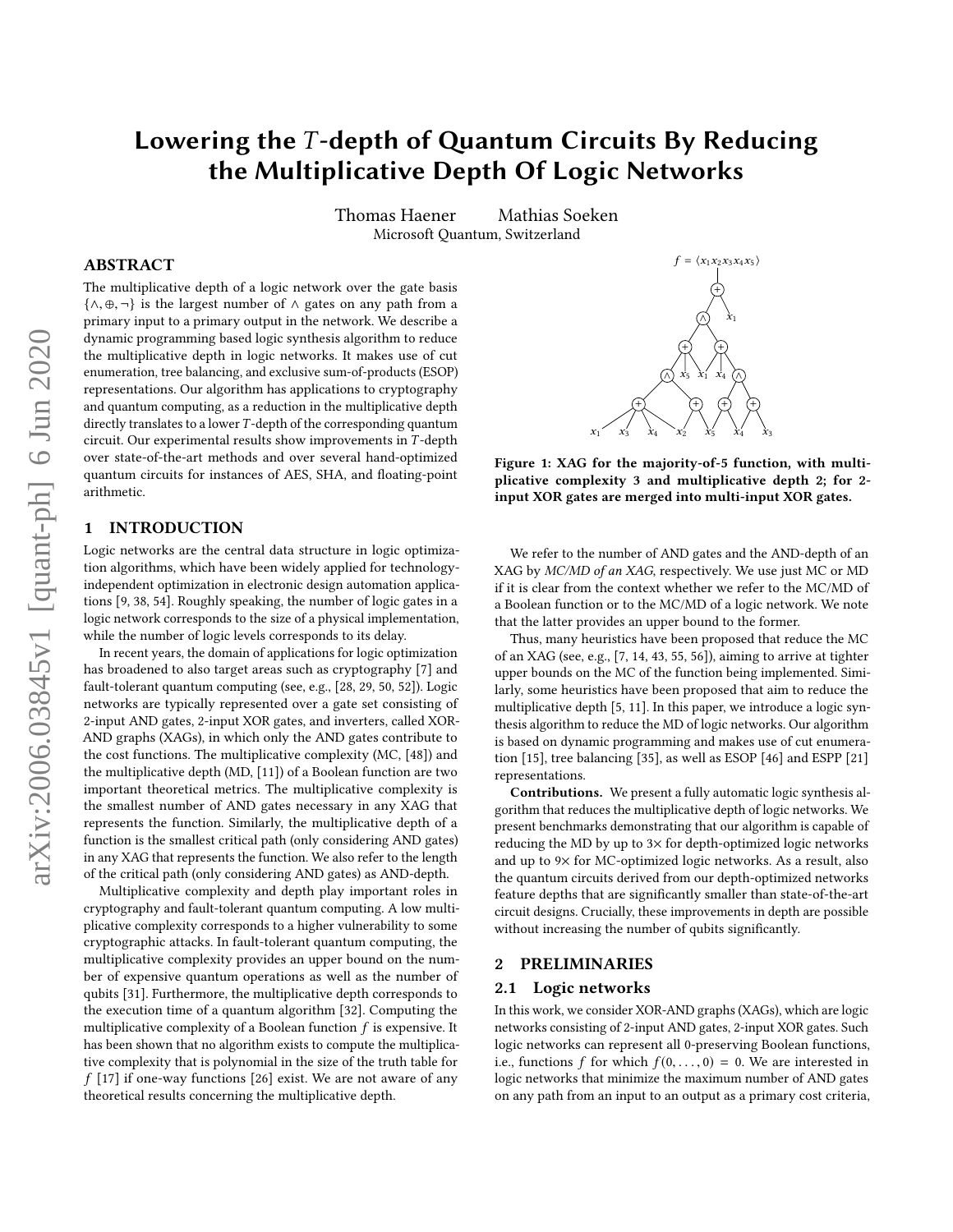Formally, we model an XAG for a single-output Boolean function f over *n* variables  $x_1, \ldots, x_n$  as a sequence of *steps*, or gates,

$$
x_i = x_{j_{1i}} \circ_i x_{j_{2i}} \tag{1}
$$

for  $n < i \leq n+r$ , and  $\circ_i \in {\oplus, \wedge}$ . The values  $1 \leq j_{1i} < j_{2i} < i$  point to primary inputs or previous steps in the network. The function value is computed by the last step  $f = x_{n+r}$ . This model is readily extended to multi-output Boolean functions, by associating each output function with some step in the network. The logic level of a primary input or gate  $i$  is defined as

$$
\ell_{i} = \begin{cases}\n0 & \text{if } i \leq n, \\
\max\{\ell_{j_{1i}}, \ell_{j_{2i}}\} & \text{if } i > n \text{ and } \circ_{i} = \oplus, \\
\max\{\ell_{j_{1i}}, \ell_{j_{2i}}\} + 1 & \text{if } i > n \text{ and } \circ_{i} = \wedge.\n\end{cases}
$$
\n(2)

The depth of an XAG is  $d = \max\{\ell_i \mid 1 \le i \le n + r\}$ , the largest<br>level among all gates. In other words, the logic level of a step is level among all gates. In other words, the logic level of a step is the earliest possible time in which a step must be computed, if we aim at parallelizing the evaluation of a logic network. Similarly, we define the *reverse logic level*  $\ell_i^r$  as the latest possible time in which<br>step i must be computed while not increasing the depth of the logic step *i* must be computed while not increasing the depth of the logic<br>network network.

## 2.2 Cut enumeration

Many logic optimization algorithms are based on applying local changes to small subnetworks instead of considering the whole logic network at once. An important family of single-rooted subnetworks are cuts. Formally, a cut  $C$  of a step  $i$  in a logic network is a set of steps, called *leaves*, such that (i) every path from step  $i$  to a primary input visits at least one leaf, and (ii) each leaf is contained in at least one path. Step i is called the root of the cut and each cut represents a subgraph that includes the root i and some internal steps, and has the leaves as primary inputs. A cut is  $k$ -feasible (referred to as  $k$ -cut), if  $|C| \leq k$ , i.e., it has at most k leaves.

Cut enumeration [\[15\]](#page-7-16) is an algorithm that computes all or a subset of all k-cuts for each step in a network. It constructs a mapping  $CUTS(i)$  that maps each step to a set of cuts using the following recursive procedure:

<span id="page-1-0"></span>
$$
\text{CUTS}(i) = \begin{cases} \{\{i\}\} & \text{if } i \leq n, \\ \{\{i\}\} \cup \bigcup \{C_1 \cup C_2 \mid C_1 \in \text{CUTS}(j_{1i}), \\ C_1 \in \text{CUTS}(j_{2i}) \\ C_2 \in \text{CUTS}(j_{2i}) \\ \text{s.t. } |C_1 \cup C_2| \leq k \} & \text{otherwise.} \end{cases} \tag{3}
$$

Cuts  $\{\{i\}\}\$  for root *i* are called *trivial* cuts. Note that these are essential, since otherwise the leaves of cuts can only be primary inputs. Cut enumeration can also compute the function  $\text{FUNC}(i, C)$ represented by a C for root *i*, by assigning  $FlINC(i, \{i\}) = x_i$  for all trivial cuts, and

$$
\text{FUNCTION}(i, C) = \text{FUNCTION}(j_{1i}, C_1) \circ_i \text{ FUNCTION}(j_{2i}, C_2) \tag{4}
$$

if C was constructed using  $C_1$  and  $C_2$  in [\(3\)](#page-1-0). Support-normalized truth tables are typically used to represent the cut functions; e.g., truth tables for cut functions  $x_1 \wedge x_3$  and  $x_4 \wedge x_9$ , are both represented by the 4-bitstring  $(1000)_2$ . To which variables the truth table refers can be determined from the cut's leaves.

# 2.3 Exclusive sum-of-products

An ESOP for an *n*-variable Boolean function  $f(x_1, \ldots, x_n)$  has the form

$$
f(x_1,\ldots,x_n) = \bigoplus_{j=1}^n \left( x_1^{p_{1,j}} \wedge \cdots \wedge x_n^{p_{n,j}} \right) \tag{5}
$$

for some *m* and *polarities*  $p_{i,j}$ , which take values from 0 to 2. Their<br>meaning is that  $x^0 = \bar{x}$ ,  $x^1 = x$ , and  $x^2 = 1$ . We call  $x^0$  a negative meaning is that  $x_i^0 = \bar{x}_i$ ,  $x_i^1 = x_i$ , and  $x_i^2 = 1$ . We call  $x_i^0$  a negative literal,  $x_i^1$  a positive literal, and  $x_i^2$  an empty literal. If  $m = 0$ , we define  $f(x_i, y_i) = 0$ . The constant-1 function can be represented fine  $f(x_1, ..., x_n) = 0$ . The constant-1 function can be represented<br>by an ESOP where  $m = 1$  and  $b(x_1, ..., x_n) = 2$ . by an ESOP where  $m = 1$  and  $p_{1,1} = \cdots = p_{n,1} = 2$ .

Each term  $\left(x_1^{p_{1,j}} \wedge \cdots \wedge x_n^{p_{n,j}}\right)$  is called a *cube* of *degree d<sub>j</sub>* =  $|\{i\}|$  $p_{i,j} \neq 2$ ]. It can be regarded as an  $(n-d_j)$ -dimensional subcube of the n-dimensional hypervulse in which the 2<sup>n</sup> vertices correspond the *n*-dimensional hypercube, in which the  $2^n$  vertices correspond<br>to all bitetrings of length *n* We require that no cube occurs more to all bitstrings of length n. We require that no cube occurs more than once in an ESOP. The *degree* of the ESOP is  $\max_{1 \le j \le m} d_j$ .<br>An ESOP in which  $\alpha_{1 \le j \le n}$  of or all  $1 \le i \le n, 1 \le j \le m$ 

An ESOP in which  $p_{i,j} \neq 0$  for all  $1 \leq i \leq n, 1 \leq j \leq m$  is called the *algebraic normal form* of  $f$ . It is unique up to permutation of the cubes. The degree of the algebraic normal form is called the *algebraic degree* of  $f$  and is a lower bound for the degree of any ESOP for  $f$ . An ESOP can be translated into the algebraic normal form by replacing each cube with  $2<sup>l</sup>$  cubes in which all  $l = |\{i | p_{i,j} = 0\}|$  negative literals are replaced by all combinations of positive and empty literals.

Various exact and heuristic algorithms [\[8,](#page-6-3) [16,](#page-7-20) [20,](#page-7-21) [37,](#page-7-22) [40,](#page-7-23) [44,](#page-7-24) [46,](#page-7-18) [47,](#page-7-25) [53\]](#page-7-26) exist to find ESOPs for Boolean functions, where the primary cost function is the number of cubes in the ESOP and the secondary cost function is the total number of non-empty literals. The positive of impact of ESOP expressions to our work is mainly that they have a small depth, thereby having the potential to reduce the multiplicative depth, however, they likely introduce a lot of AND gates to express the cubes. An ESOP optimization algorithm that targets the number of literals as primary cost would therefore be a better fit for our application.

#### 2.4 Quantum computing

A quantum computer contains quantum bits, so-called qubits, to which quantum gates are applied in order to solve a computational task. It is controlled by a classical computer running a quantum program, which consists of both classical and quantum instructions: classical instructions are executed by the (classical) host computer, and quantum instructions get sent to the quantum co-processor for execution. In each computational step, the classical computer decides on the sequence of quantum instructions to be executed on the co-processor. Such sequences can be depicted as quantum circuits. The circuit diagram is read from left to right, with each horizontal line representing a qubit, and quantum gates are represented as boxes/symbols on these lines. Fig. [2](#page-2-0) shows a quantum circuit that computes the majority-of-5 function and is derived from the logic network in Fig. [1.](#page-0-0) The circuit consists of CNOT gates  $\frac{1}{\phi}$ ,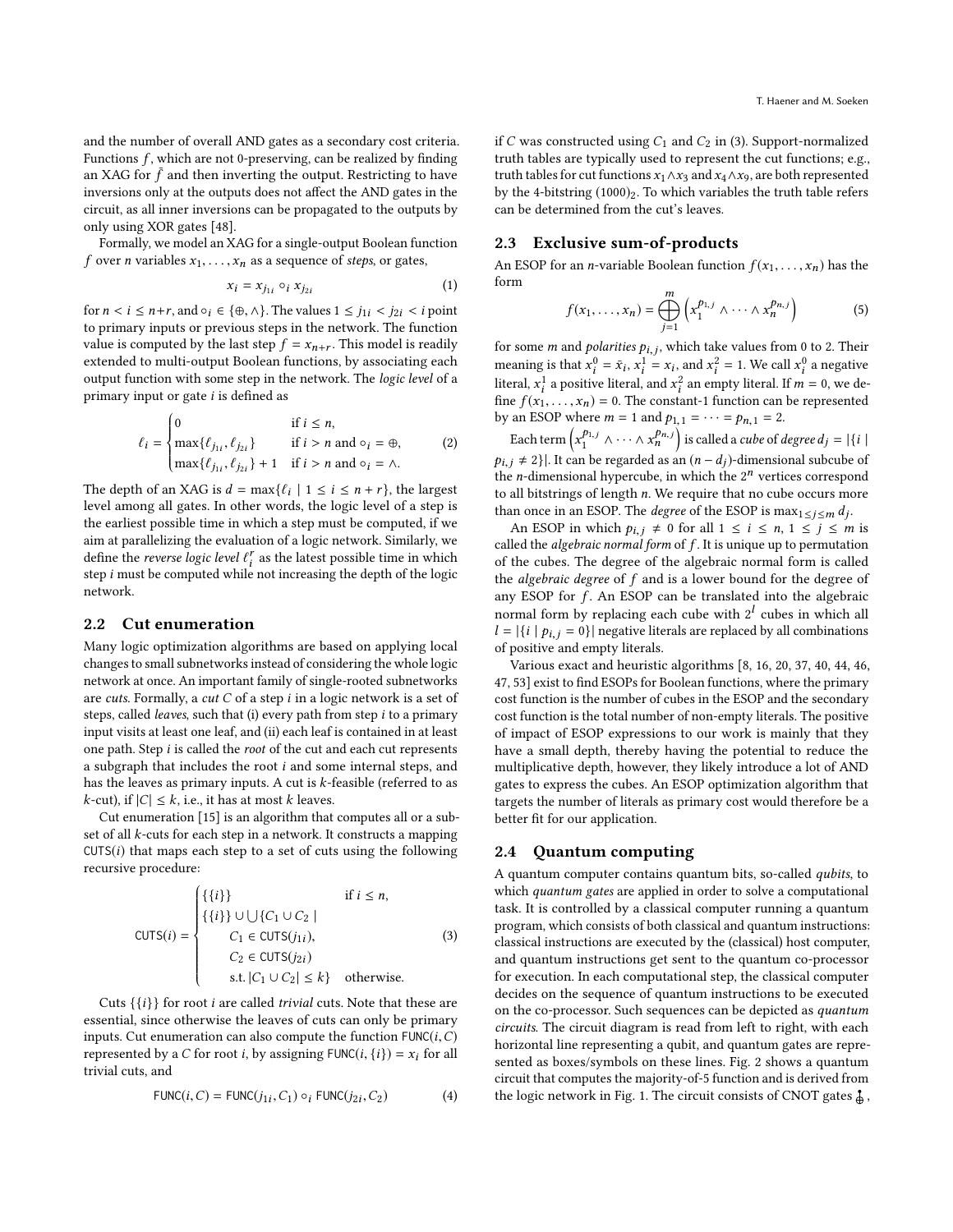<span id="page-2-0"></span>Lowering the T -depth of Quantum Circuits By Reducing the Multiplicative Depth Of Logic Networks



Figure 2: Quantum circuit for the majority-of-5 function, derived from the logic network in Fig. [1.](#page-0-0) Each of the computing AND gates, can be realized in T-depth 1 when using one helper qubit. The circuit therefore has T-count 12, T-depth 2, and 11 qubits, incl. qubits for function inputs and outputs.

AND gates  $\frac{2}{7}$ , as well as uncomputing AND gates  $\frac{2}{7}$ . CNOT gates act on two qubits and compute the XOR of both qubit values onto the lower (target) qubit, leaving the upper (control) qubit unchanged. The AND gate computes a 1 on a newly initialized target qubit, if and only if the two control qubits are 1. The uncomputing AND gate expects that the target qubit is 1 if and only if the two control qubits are are 1, and releases the target qubit in a clean state such that it can be used for subsequent computations.

In this paper, we target quantum computing running a protocol for fault-tolerance, which is necessary to run quantum algorithms with more than a few thousand operations, e.g., for chemistry simulations of practical interest [\[42\]](#page-7-27). In this setting, the focus of circuit optimization shifts away from two-qubit gates (e.g., for NISQ devices [\[41\]](#page-7-28)) toward gates that require distillation. In particular, when the surface code is used, the so-called  $T$ -gate incurs a large overhead [\[2,](#page-6-4) [39\]](#page-7-29). In fault-tolerant quantum computing, the cost of CNOTs are typically neglected. The AND gate has a T -count of <sup>4</sup> and a T -depth of 1, if one additional helper qubit is used for its implementation [\[23\]](#page-7-30) (otherwise, it can be implemented with a T -depth of 2 without the use of a helper qubit). The uncomputing AND gate requires no  $T$ -gates.

Previous work [\[31\]](#page-7-8) focused on reducing the number of costly T -gates. Instead, we aim to shorten the time to solution by reducing the T -depth instead.

#### 3 MULTIPLICATIVE DEPTH REDUCTION

In this section, we introduce various methods that reduce the multiplicative depth of logic networks. Then, we present a procedure to map these networks to quantum circuits while maintaining depth improvements.

## 3.1 Cut-based balancing

Algorithm [1](#page-2-1) describes a generic balancing algorithm based on dynamic programming and cut enumeration inspired by [\[35\]](#page-7-17). It takes as input a logic network for an  $n$ -variable Boolean function with  $r$ steps and returns a new depth-optimized logic network. Traversing all steps i in topological order, it computes depth-optimized candidates for each cut  $C$  of  $i$ , and stores the best candidate in a mapping  $\text{BEST}(i)$ . The output of the depth-optimized network is BEST( $n + r$ ) after all steps have been visited. For each cut C of step i, the algorithm tries to resynthesize the cut function  $\text{FUNC}(i, C)$  with

<span id="page-2-1"></span>

| <b>Algorithm 1</b> Generic cut-based balancing                   |
|------------------------------------------------------------------|
| for $i = 1, \ldots, n$ do                                        |
| $\text{BEST}(i) \leftarrow i$                                    |
| end for                                                          |
| for $i = n + 1, , n + r$ do                                      |
| $j_{\text{best}} \leftarrow \Lambda$                             |
| $\ell_{j_{\text{best}}} \leftarrow \infty$                       |
| for $C \in \text{CUTS}(i)$ s.t. $ C  > 1$ do                     |
| $\{l_1, \ldots, l_k\} \leftarrow C$                              |
| $i \leftarrow balance(FUNC(i, C), BEST(l_1), \ldots, BEST(l_k))$ |
| if $\ell_j < \ell_{j_{\text{best}}}$ then                        |
| $j_{\text{best}} \leftarrow j$                                   |
| end if                                                           |
| end for                                                          |
| $\text{BEST}(i) \leftarrow j_{\text{best}}$                      |
| end for                                                          |
| <b>return</b> BEST $(n + r)$                                     |

the target to reduce the level of step i. For this purpose, it assumes the best candidates for the cut's leaves.

The algorithm uses a balance function to resynthesize the cut function. It is therefore generic and can be customized by applying various resynthesis procedures. One possible resynthesis procedure is presented in [\[35\]](#page-7-17). It computes a sum-of-products (SOP) representation for the cut function and then translates each term in the SOP into a weight-balanced tree of AND gates, as well as all terms into a weight-balanced tree of OR gates. Our work adapts this method by using an ESOP representation instead, where the outer XOR operations do not contribute to the logic network's multiplicative depth.

#### 3.2 ESOP balancing

In this section we discuss a rebalancing algorithm based on ESOP forms, which can be used in Algorithm [1.](#page-2-1) ESOP forms offer a potentially low-depth implementation as an XAG. For the sake of a simpler description of the algorithm, we assume that the ESOP form is given in algebraic normal form, however, in the implementation we consider ESOP forms that also contain negative literals, since they allow for a more compact representation.

Given a *k*-cut  $C = \{l_1, \ldots, l_k\}$  of root *i* with cut function

FUNC $(i, C) = f(\hat{x}_1, \ldots, \hat{x}_k),$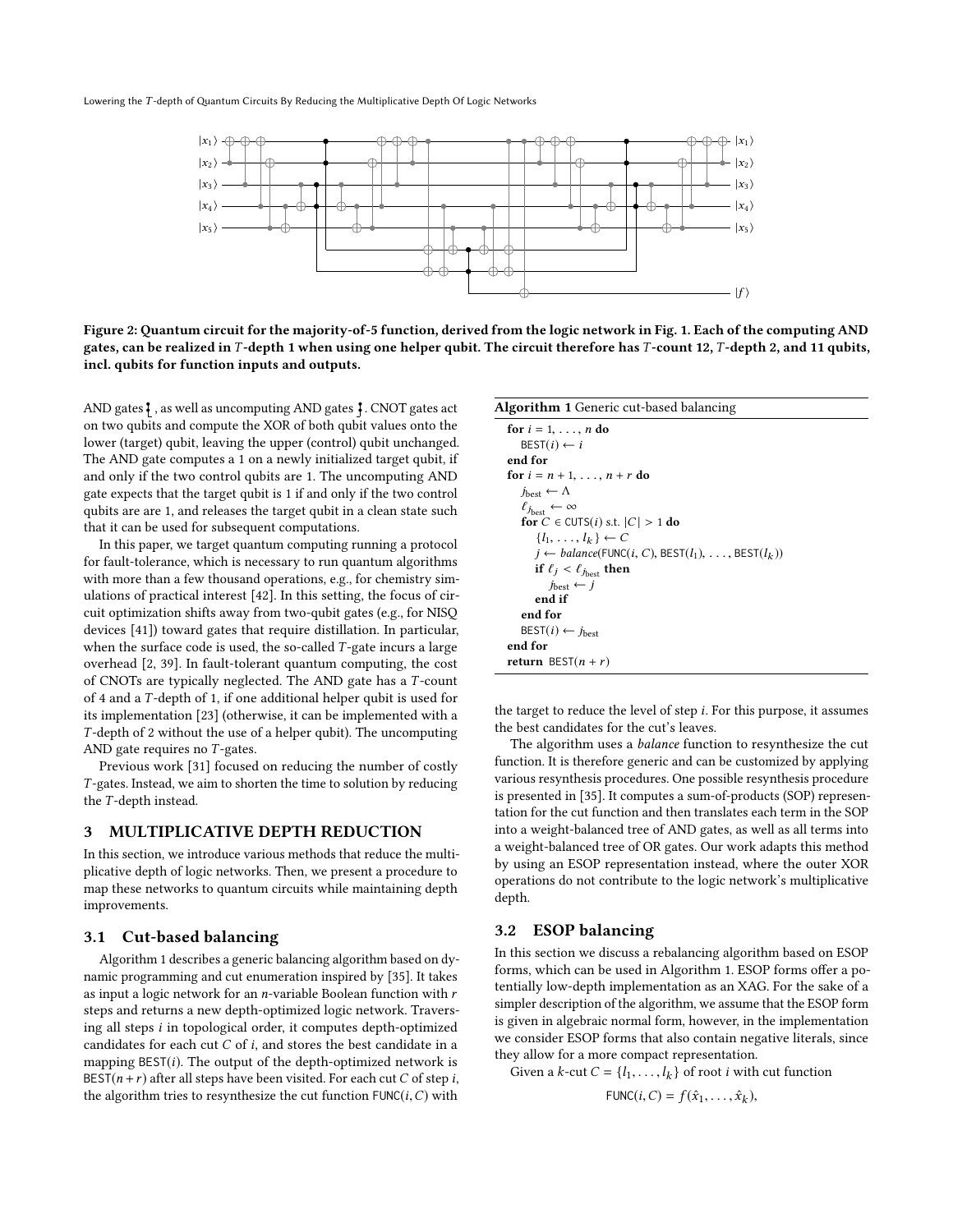where  $\hat{x}_i = x_{\text{BEST}(l_i)}$  with corresponding level  $\hat{\ell}_i$ . If we are given an ESOP for f with m cubes then each cube is translated into a an ESOP for  $f$  with  $m$  cubes, then each cube is translated into a tree of 2-input AND gates that is balanced with respect to the leaf levels. Then all outputs of these AND-trees are combined by a tree of 2-input XOR gates, which does not add to the multiplicative depth.

<span id="page-3-0"></span>

|  |  |  | <b>Algorithm 2</b> Tree balancing computation of product term $j$ |  |  |  |
|--|--|--|-------------------------------------------------------------------|--|--|--|
|  |  |  | 그 그 그 그 사는 그 사는 그 사는 사람들은 그 사람들을 지나 않고 있다.                        |  |  |  |

**Require:** Product term  $p_{1,j}, \ldots, p_{k,j}$ , variables  $\hat{x}_1, \ldots, \hat{x}_k$  at levels  $\hat{\hat{z}}$  $\hat{\ell}_1$  , , , ,  $\hat{\ell}$  $\ell_1, \ldots, \ell_k$ <br>let  $Q$  be a priority queue of steps, ordered by the steps' level in ascending<br>order order for  $i = 1, ..., k$  s.t.  $p_{i,j} = 1$  do  $push(Q, \hat{x}_i)$ end for while  $|Q| > 1$  do  $u \leftarrow pop(Q)$  $v \leftarrow pop(Q)$  $push(Q, u \wedge v)$ end while return  $pop(Q)$ 

The algorithm to balance a non-constant ESOP cube with respect to the leaf levels is described in Algorithm [2.](#page-3-0) First all non-empty literals are inserted into a priority queue  $Q$  according to their levels in ascending order. Then as long as the queue has more than one element, the two top-most elements are popped from the queue and merged with an AND gate. The resulting step is then pushed back into the queue, taking the level of the step into account for the ordering.

#### 3.3 ESPP optimization

An exclusive sum-of-pseudoproducts (ESPP [\[21\]](#page-7-19)) for an *n*-variable Boolean function  $f(x_1, \ldots, x_n)$  has the form

<span id="page-3-1"></span>
$$
f(x_1,...,x_n) = \bigoplus_{j=1}^m \left( L_0^{p_{0,j}} \wedge \cdots \wedge L_{2^{n-1}}^{p_{2^{n-1},j}} \right) \tag{6}
$$

where  $L_i = b_1x_1 \oplus \cdots \oplus b_nx_n$  when  $i = (b_n \ldots b_1)_2$  is the linear function (or parity function) that contains variables according to the positions of 1s in the binary expansion of i. The polarity variables  $p_{i,j}$  play the same role as defined for ESOP forms, i.e., the parity function  $L_i$  in term j is negated if  $p_{i,j} = 0$ , used as is if  $p_{i,j} = 1$ , and omitted if  $p_{i,j} = 2$ . The terms in (6) are called *negularizatives* [27] omitted if  $p_{i,j} = 2$ . The terms in [\(6\)](#page-3-1) are called *pseudoproducts* [\[27\]](#page-7-31). Note that each ESOP is also an ESPP, but an ESPP is only an ESOP if  $(p_{i,j} \neq 2) \rightarrow (v(i) = 1)$  (where  $v(i)$  is the sideways sum of i, i.e., the number of 1s in its binary expansion).

The authors presented an exhaustive search algorithm to find small ESPPs in [\[21\]](#page-7-19), and some theoretical investigations on the form have been conducted [\[49\]](#page-7-32). However, to the best of our knowledge no efficient heuristic optimization algorithm for ESPPs has been presented.

We implemented a simple heuristic Greedy minimization algorithm to minimize the number of terms in an ESPP. The algorithm iteratively merges cubes to increase the use of linear functions as cube literals, thereby minimizing the number of AND operations. The algorithm starts with an initial ESPP form that corresponds to an ESOP form, extracted from a cut function. It then checks whether

there exists two distinct terms with indices  $j_1$  and  $j_2$  such that there exist two indices  $0 \le i_1, i_2 < 2^n$  such that  $p_{i_1, j_1} = p_{i_2, j_2} = 2$  but<br> $p_{i_1, j_1} \ne 2$  and  $p_{i_2, j_2} \ne 2$  and for all other indices  $i \notin \{i_1, i_2\}$  it holds  $p_{i_1,j_2} \neq 2$  and  $p_{i_2,j_1} \neq 2$ , and for all other indices  $i \notin \{i_1,i_2\}$ , it holds that  $p_{i,j_1} = p_{i,j_2}$ . Then, the two terms can be combined into a single<br>term is with  $p_{i,j} = p_{i,j}$  for all i.d. i.e. and term *j*, with  $p_{i,j} = p_{i,j_1}$  for all  $i \notin \{i_1, i_2\}$  and

$$
p_{i_1 \oplus i_2, j} = [p_{i_1, j_2} = p_{i_2, j_1}] \tag{7}
$$

if  $p_{i_1 \oplus i_2, j_1}$  ∈ {2,  $[p_{i_1, j_2} = p_{i_2, j_1}]$ }. If  $p_{i_1 \oplus i_2, j_1} = 1 - [p_{i_1, j_2} = p_{i_2, j_1}]$ ,<br>the two terms cancel and can be removed without adding another the two terms cancel and can be removed without adding another term to the ESPP. We iterate this procedure until no more such two terms can be found. In our implementation, empty parity functions are not explicitly stored, and therefore this procedure can be efficiently implemented.

## 3.4 Mapping to quantum circuit

Given a logic network over the gate basis  $\{\wedge, \oplus, \neg\}$ , it is straightforward to generate a quantum circuit that computes the same function: Each ∧ node in the network can be mapped to a Toffoli that writes the output into an extra qubit starting in  $|0\rangle$ ; each  $\oplus$  and ¬ node can be computed inplace using a (controlled) NOT gate [\[31\]](#page-7-8).

While the resulting quantum circuit computes the same function, a significant amount of parallelism is lost due to input-dependencies. As a remedy, we copy the inputs of those gates that can be executed in parallel, thus removing these dependencies [\[32\]](#page-7-9).

## 4 EXPERIMENTAL RESULTS

We use various arithmetic and random-control functions from [\[1\]](#page-6-5) as well as cryptographic functions and IEEE floating-point operations [\[4\]](#page-6-6) as benchmarks for our algorithm. Our algorithm has been implemented in C++ on top of the EPFL logic synthesis libraries [\[51\]](#page-7-33). All experiments were run on a Microsoft Azure virtual machine, on a general purpose Standard D8s v3 size configuration, running on an Intel Xeon Platinum 8171M 2.40GHz CPU with 32 GiB memory and Ubuntu 18.04.

We choose two different baselines as starting points, heavily optimized XAGs for low MC (Min. MC baseline) and heavily optimized AIGs (And-inverter graphs) for low (general) logic network depth (Min. depth baseline). The Min. MC baseline is obtained using the MC optimization algorithm in  $[56]$ .<sup>[1](#page-3-2)</sup> The Min. MC baseline is obtained by calling the ABC [\[10\]](#page-7-34) optimization scripts resyn2rs (depth-preserving size optimization [\[33,](#page-7-35) [36\]](#page-7-36)), followed by if -K 6 -y (AIG depth optimization [\[58\]](#page-7-37)), followed by another round of resyn2rs, each run until depth is no longer improved.

## 4.1 Multiplicative-depth optimization

As a first step, we apply ESOP-balancing with a cut size of 6 and exorcism [\[37\]](#page-7-22) to obtain ESOPs for the cut functions to the chosen benchmarks for both baselines. We call the algorithm repeatedly until no further reduction in the multiplicative depth can be obtained. We report the results in Table [1.](#page-4-0) For the EPFL benchmarks we list the currently best-known results for multiplicative depth obtained from the state-of-the-art multiplicative depth optimization approach in [\[5,](#page-6-2) [11\]](#page-7-7). That approach has not been applied to the cryptographic and floating-point operations. For each baseline we

<span id="page-3-2"></span> $^{\rm 1}{\rm The}$  cryptographic and floating-point operations were not further optimized, as they are already optimized for MC.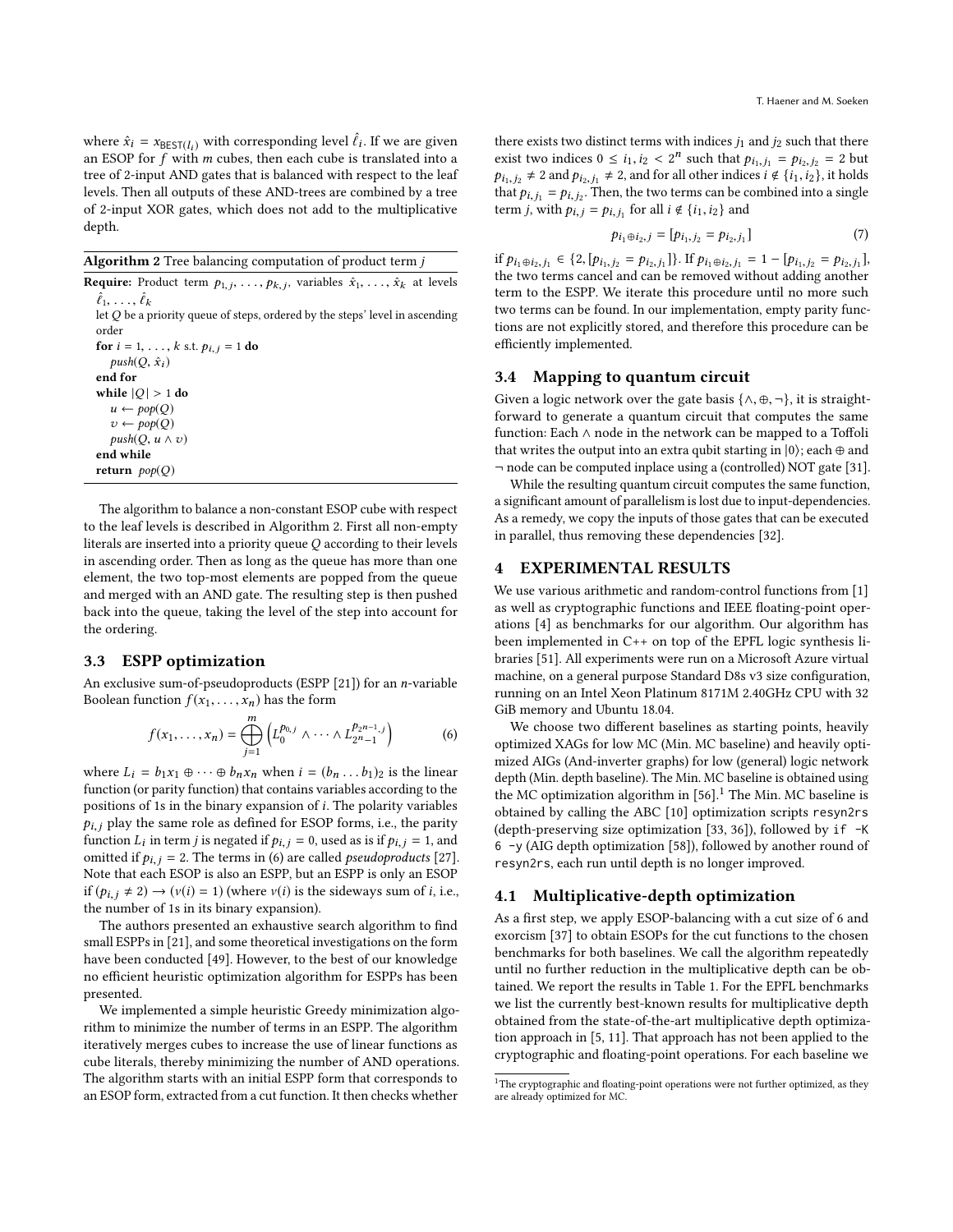<span id="page-4-0"></span>Lowering the T -depth of Quantum Circuits By Reducing the Multiplicative Depth Of Logic Networks

| Benchmark                          |        | State-of-the-art [5, 11] |           |                  | Min. MC baseline |                          | Min. depth baseline |                       |          |  |
|------------------------------------|--------|--------------------------|-----------|------------------|------------------|--------------------------|---------------------|-----------------------|----------|--|
|                                    | MC     | <b>MD</b>                | Run-time  | MC (before)      | MD (before)      | Run-time                 | MC (before)         | MD (before)           | Run-time |  |
| Arithmetic functions [1]           |        |                          |           |                  |                  |                          |                     |                       |          |  |
| adder                              | 16378  | $\boldsymbol{9}$         | 125.00    | 481<br>(128)     | (128)<br>34      | 0.15                     | 2761<br>(1742)      | 12<br>(14)            | 10.13    |  |
| bar                                | 4193   | 10                       | 0.70      | (832)<br>1303    | (7)<br>4         | 0.33                     | 3516<br>(3334)      | 8<br>(11)             | 2.42     |  |
| div                                | 190855 | 532                      | 3731.00   | 158795<br>(5288) | 973 (2243)       | 26.18                    | 120327 (120327)     | 523<br>(620)          | 541.33   |  |
| hyp                                | 135433 | 15230                    | 172000.00 | 120765 (56635)   | 4428 (8784)      | 166.07                   | 780220 (417567)     | 1287 (1558)           | 324.31   |  |
| log <sub>2</sub>                   | 31573  | 129                      | 94.00     | 34133 (10906)    | 104 $(201)$      | 778.78                   | 83177 (33951)       | (171)<br>114          | 130.33   |  |
| max                                | 7666   | 26                       | 14.50     | 3839<br>(890)    | 93<br>(252)      | 1.81                     | 8368<br>(4027)      | 25<br>(28)            | 4.17     |  |
| multiplier                         | 23059  | 57                       | 30.73     | 15138<br>(7653)  | 65<br>(149)      | 13.50                    | 39628<br>(28331)    | 56<br>(86)            | 77.72    |  |
| sin                                | 5507   | 74                       | 4.50      | 6822<br>(2603)   | 62<br>(105)      | 9.45                     | 14067<br>(6424)     | (89)<br>61            | 58.87    |  |
| sqrt                               | 321555 | 2084                     | 107814.00 | 71587<br>(5381)  | 951 (2167)       | 45.75                    | 185061<br>(65762)   | (936)<br>769          | 290.40   |  |
| square                             | 11306  | 26                       | 12.50     | 6348<br>(4672)   | 59 (155)         | 8.41                     | 10777<br>(14570)    | (36)<br>20            | 38.75    |  |
| Random control [1]                 |        |                          |           |                  |                  |                          |                     |                       |          |  |
| arbiter                            | 5183   | 10                       | 43.00     | 3128<br>(1174)   | (50)<br>13       | 2.10                     | 7276<br>(6205)      | (12)<br>11            | 1.35     |  |
| cavlc                              | 667    | 9                        | 0.00      | 447<br>(394)     | 7<br>(11)        | 1.15                     | 564<br>(576)        | (10)<br>8             | 0.45     |  |
| ctrl                               | 109    | 5                        | 0.00      | 54<br>(45)       | (5)<br>4         | 0.10                     | 77<br>(80)          | (8)<br>4              | 0.06     |  |
| dec                                | 304    | 3                        | 0.00      | 328<br>(328)     | 3<br>(3)         | 0.08                     | 292<br>(292)        | (3)<br>3              | 0.02     |  |
| i <sub>2c</sub>                    | 1213   | $\overline{7}$           | 0.10      | (557)<br>816     | 7<br>(11)        | 0.87                     | 1122<br>(1007)      | 7<br>(8)              | 0.37     |  |
| int2float                          | 216    | $\overline{7}$           | 0.00      | 104<br>(85)      | 6<br>(11)        | 0.87                     | 184<br>(190)        | $\overline{7}$<br>(8) | 0.13     |  |
| mem ctrl                           | 54816  | 40                       | 85.00     | 9983<br>(4695)   | (39)<br>14       | 17.56                    | 78044<br>(37519)    | 35<br>(41)            | 20.37    |  |
| priority                           | 876    | 102                      | 0.50      | 442<br>(323)     | (95)<br>11       | 1.08                     | 522<br>(479)        | 10<br>(13)            | 0.28     |  |
| router                             | 198    | 11                       | 0.00      | (93)<br>116      | 8<br>(13)        | 0.10                     | 227<br>(196)        | (12)<br>10            | 0.19     |  |
| voter                              | 4288   | 30                       | 112.42    | 7335<br>(4257)   | 26<br>(40)       | 31.95                    | 3255<br>(6716)      | 17<br>(48)            | 6.14     |  |
| Cryptographic functions [4]        |        |                          |           |                  |                  |                          |                     |                       |          |  |
| AES-128                            |        |                          |           | 8400<br>(6400)   | (60)<br>50       | 5.49                     | 33953<br>(85547)    | (299)<br>80           | 65.52    |  |
| AES-192                            |        |                          |           | 9408<br>(7168)   | (72)<br>60       | 5.98                     | 39533<br>(96979)    | 99<br>(359)           | 55.39    |  |
| AES-256                            |        |                          |           | 11592<br>(8832)  | 70<br>(84)       | 7.49                     | 53775 (120627)      | 123<br>(417)          | 90.26    |  |
| Keccak-f                           |        |                          |           | 38400 (38400)    | (24)<br>24       | $\overline{\phantom{0}}$ | 38630 (567395)      | 28<br>(266)           | 129.00   |  |
| SHA-256                            |        |                          |           | 22573 (22573)    | 1607 (1607)      | $\overline{\phantom{0}}$ | 450447 (296951)     | 1519 (1936)           | 247.16   |  |
| SHA-512                            |        |                          |           | 57947 (57947)    | 3303 (3303)      | $\overline{\phantom{0}}$ | 1988586 (831166)    | 2383 (2894)           | 1489.64  |  |
| IEEE floating-point operations [4] |        |                          |           |                  |                  |                          |                     |                       |          |  |
| FP-add                             |        |                          |           | 16721 (5384)     | (235)<br>96      | 9.93                     | 27541 (15879)       | 64<br>(83)            | 15.42    |  |
| FP-div                             |        |                          |           | 3829444 (82265)  | 1646 (3619)      | 2994.35                  | 732932 (200112)     | 885 (1157)            | 400.12   |  |
| $FP-eq$                            |        |                          |           | 315<br>(315)     | 9<br>(9)         | $\qquad \qquad -$        | 220<br>(336)        | 9<br>(10)             | 0.02     |  |
| FP-f2i                             |        |                          |           | 3290 (1467)      | 24<br>(94)       | 3.01                     | 3405<br>(2881)      | 21<br>(29)            | 3.41     |  |
| FP-mul                             |        |                          |           | 23886 (19614)    | 92<br>(129)      | 14.78                    | 62254<br>(47213)    | 87<br>(140)           | 54.51    |  |
| $FP$ -sqrt                         |        |                          |           | 4946577 (91499)  | 3763 (6507)      | 2981.18                  | 893849 (264130)     | 1877 (2374)           | 506.28   |  |

#### Table 1: Experimental results for applying ESOP-balancing

list MC and MD after optimization together with the initial values in parentheses, as well as runtime in seconds. The result with the lowest MD is highlighted in bold; in case of a tie we compare MC as a second cost metric.

Our algorithm can improve the best-known results in 18 out of 20 cases. For the arithmetic functions, the largest MD reductions were obtained when applying our approach to the Min. depth baseline, whereas for the random control functions, the Min. MC baseline turns out to be the better starting point. Note that in some cases (e.g.,  $hyp$  and  $priority$ ) we obtain a  $10\times$  improvement over the state of the art. For the cryptographic and floating-point functions, we can improve the MD compared to both baselines for all benchmarks except for Keccak-f. Because we use heavily-optimized networks as the baseline, we do not expect large gains for cryptographic functions, especially since MC and MD are important quantities in cryptography. In contrast, we find depth-reductions of up to  $3\times$  for floating-point operations (e.g., FP-add and FP-f2i) with only moderate increases in MC.

# 4.2 T -depth optimization

In a second step, we map our depth-optimized XAGs to quantum circuits using two straightforward heuristics for upper-bounding the number of qubits: the as soon as possible (ASAP) heuristic computes all AND gates in parallel that have the same logic level and the as late as possible (ALAP) heuristic computes all AND gates in parallel that have the same reverse logic level. We present the resulting T-counts, T-depths, and qubit estimates in Table [2.](#page-6-7) For each cryptographic function and floating-point operation, we report the two quantum circuits with the fewest number of qubits (first row) and the lowest T -depth (second row). The corresponding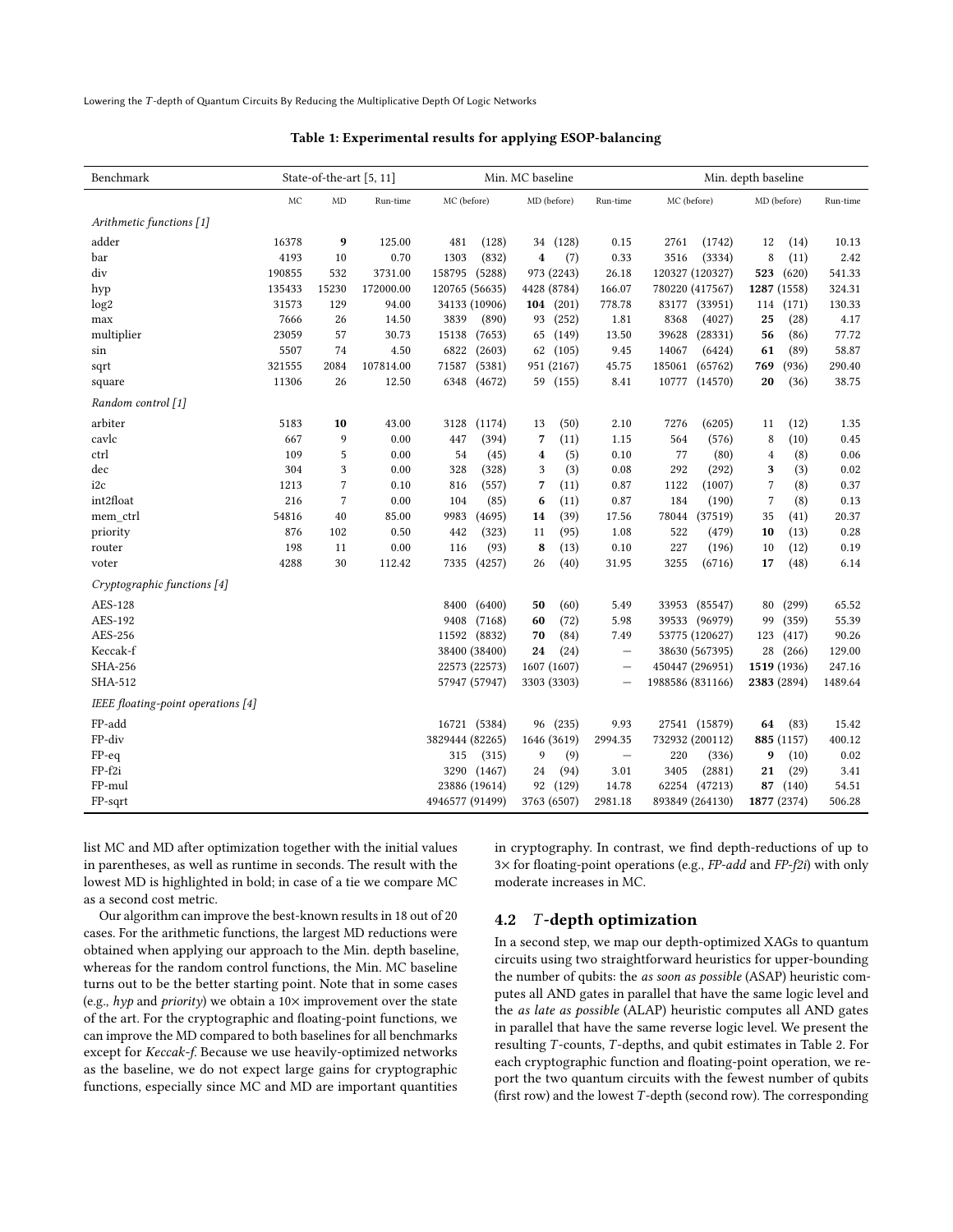<span id="page-5-0"></span>

Figure 3: These plots contain various resource estimates that can be found in the literature, together with all Pareto-optimal results for our approach that we obtained during the experimental evaluation. These include also results from intermediate optimization steps.

XAG and heuristic (ASAP or ALAP) is given in the last column. Compared to state-of-the-art, manually-crafted quantum circuit designs, we achieve significant reductions in depth without dramatically increasing the qubit requirements. A comparison of our automatically-generated designs to a variety of state-of-the-art circuits for several cryptographic and floating-point functions is given in Fig. [3](#page-5-0) with best T -depth state-of-the-art implementations explicitly reported in Table [3.](#page-6-9)

We note that, in addition to reduced circuit depths compared to the state of the art, our approach has the clear advantage that it is completely automatic. This stands in stark contrast to the circuits found in the literature, since those are manual designs that were not created by the push of a button.

# 5 CONCLUSIONS

In this work we presented dynamic programming algorithm to minimize the multiplicative depth of XAGs that makes use of cut enumeration, tree balancing, as well as ESOP and ESPP representations. We can report significant improvement to the state-of-the-art MD optimization algorithms in [\[5,](#page-6-2) [11\]](#page-7-7). We used our algorithm to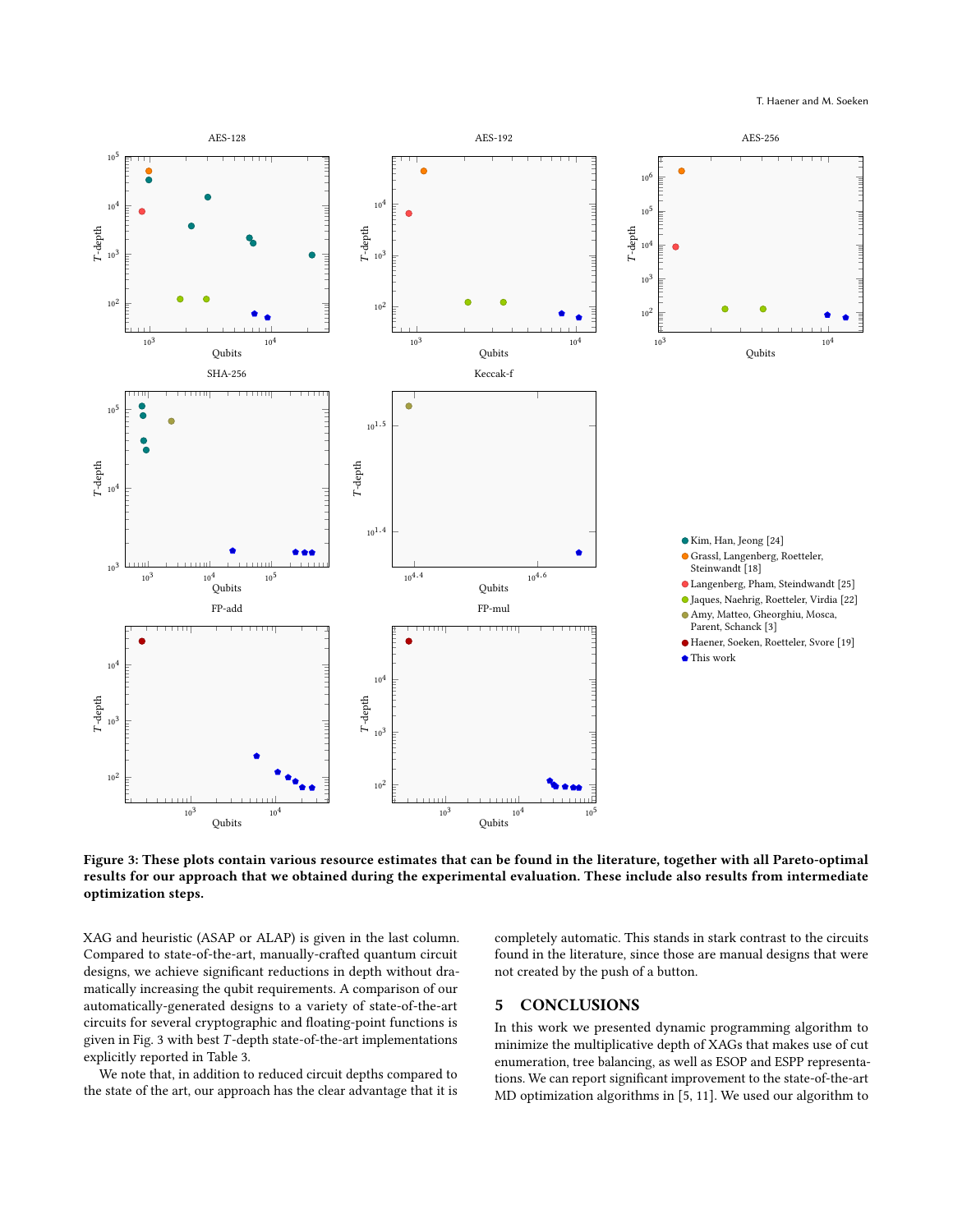<span id="page-6-7"></span>Table 2: Estimates for T -depth optimized quantum circuits obtained from depth-optimized XAGs. We report quantum circuits that achieve the smallest number of qubits (first row) and the lowest  $T$ -depth (second row) over all  $T$ -depth optimized circuits.

| Benchmark                      | T-count | T-depth | Oubits  | Instance                |  |  |  |  |
|--------------------------------|---------|---------|---------|-------------------------|--|--|--|--|
| Cryptographic functions        |         |         |         |                         |  |  |  |  |
| AES-128                        | 25600   | 60      | 7324    | Min. MC baseline (ASAP) |  |  |  |  |
| AES-128                        | 33600   | 50      | 9384    | Min. MC opt (ASAP)      |  |  |  |  |
| AES-192                        | 28672   | 72      | 8156    | Min. MC baseline (ASAP) |  |  |  |  |
| AES-192                        | 37632   | 60      | 10456   | Min. MC opt (ASAP)      |  |  |  |  |
| AES-256                        | 35328   | 84      | 9884    | Min. MC baseline (ASAP) |  |  |  |  |
| AES-256                        | 46368   | 70      | 12704   | Min. MC opt (ASAP)      |  |  |  |  |
| Keccak-f                       | 153600  | 24      | 46400   | Min. MC baseline (ASAP) |  |  |  |  |
| SHA-256                        | 90292   | 1607    | 23684   | Min. MC baseline (ASAP) |  |  |  |  |
| SHA-256                        | 1801788 | 1519    | 458974  | Min. depth opt (ASAP)   |  |  |  |  |
| SHA-512                        | 231788  | 3303    | 60448   | Min. MC baseline (ASAP) |  |  |  |  |
| SHA-512                        | 7954344 | 2383    | 2008595 | Min. depth opt (ASAP)   |  |  |  |  |
| IEEE floating-point operations |         |         |         |                         |  |  |  |  |
| FP-add                         | 21384   | 235     | 5969    | Min. MC baseline (ALAP) |  |  |  |  |
| FP-add                         | 100832  | 64      | 28154   | Min. depth opt (ASAP)   |  |  |  |  |
| FP-div                         | 290848  | 3604    | 81066   | Min. MC baseline (ALAP) |  |  |  |  |
| FP-div                         | 3054524 | 885     | 792188  | Min. depth opt (ASAP)   |  |  |  |  |
| $FP-eq$                        | 880     | 9       | 655     | Min. depth opt (ALAP)   |  |  |  |  |
| $FP$ -eq                       | 1260    | 9       | 976     | Min. MC baseline (ASAP) |  |  |  |  |
| FP-f2i                         | 5832    | 94      | 1821    | Min. MC baseline (ALAP) |  |  |  |  |
| FP-f2i                         | 13620   | 21      | 4846    | Min. depth opt (ASAP)   |  |  |  |  |
| FP-mul                         | 76368   | 118     | 26890   | Min. MC baseline (ALAP) |  |  |  |  |
| FP-mul                         | 249052  | 87      | 69347   | Min. depth opt (ASAP)   |  |  |  |  |
| $FP$ -sqrt                     | 315924  | 6498    | 84017   | Min. MC baseline (ALAP) |  |  |  |  |
| $FP$ -sqrt                     | 3575396 | 1877    | 901087  | Min. depth opt (ASAP)   |  |  |  |  |

find fault-tolerant quantum implementations of various cryptographic and floating-point operations that improve the T -depth over state-of-the-art manual designed quantum circuits.

The adoption of SOP-based balancing for Boolean logic networks to ESOP-balancing for XAGs in order to reduce the multiplicative depth worked very well, since the XOR gates corresponding to the outer XOR operator of the ESOP forms does not contribute to the depth. We plan to investigate how this change in the cost function and underlying logic representation may benefit from alternative depth optimization algorithms such MUX-based optimization [\[6,](#page-6-10) [34\]](#page-7-43)), generalized select transform algorithms [\[30,](#page-7-44) [45\]](#page-7-45), or BDD-based techniques [\[12,](#page-7-46) [13\]](#page-7-47).

We presented a post-optimization algorithm for ESOPs based on ESPPs, a generalization of ESOPs.  $XP^2$  forms are a generalization of ESPPs and a minimization algorithm for such forms has been presented in [\[57\]](#page-7-48). We expect that such forms can help to further reduce the number of AND gates in the rebalancing step of our algorithm without increasing the multiplicative depth.

In classical logic synthesis optimization flows, it is customary to interleave depth-optimization algorithms with size-optimization algorithms to obtain good trade-off points. We plan to adopt heuristic MC optimization algorithms to be depth-preserving, i.e., allowing the minimization of AND gates only if the multiplicative depth does

#### Table 3: Estimates from related work

<span id="page-6-9"></span>

| Benchmark               | $T$ -count | $T$ -depth | Oubits  | Comment        |
|-------------------------|------------|------------|---------|----------------|
| AES-128 [24]            |            | 960        | 21854   | 1              |
| AES-128 [18]            | 1060864    | 50688      | 984*    |                |
| AES-192 <sup>[18]</sup> | 1204224    | 44352      | $1112*$ |                |
| AES-256 [18]            | 1505280    | 59904      | 1336*   |                |
| AES-128 <sup>[25]</sup> | 118580     | 7520       | $864*$  | $\overline{2}$ |
| AES-192 <sup>[25]</sup> | 137060     | 6560       | $896*$  | 2              |
| AES-256 [25]            | 166320     | 8640       | 1232*   | $\overline{2}$ |
| AES-128 [22]            | 54400      | 120        | 1785*   |                |
| AES-192 [22]            | 60928      | 120        | $2105*$ |                |
| AES-256 [22]            | 75072      | 126        | $2425*$ |                |
| Keccak-f [3]            | 24640      | 33         | 3200*   |                |
| SHA-256 [24]            |            | 30336      | 938*    | $\mathbf{1}$   |
| SHA-256 [3]             | 228992     | 70400      | $2402*$ |                |
| FP-add [19]             | 26348      | 7224       | $268*$  | 3              |
| $FP$ -mul [19]          | 122752     | 52116      | $315*$  | 3              |

A<sup>\*</sup> indicates that this value is better compared to the best value reported in Table [2.](#page-6-7)

<sup>1</sup> Authors report no Toffoli-count or  $T$ -count;  $T$ -depth is derived from reported Toffoli-depth by multiplication with 3 [\[2\]](#page-6-4); authors report six different candidates, from which we picked the one with the best T -depth.  $^{2}$  T-count and T-depth are derived from reported Toffoli-count and Toffoli-depth in the paper. Toffoli-depth in the paper.

<sup>3</sup> The floating-point designs in the paper are not IEEE-compliant and do not account for special cases or denormalized numbers.

not increase. This allows to reduce the T -count and qubit count in corresponding quantum circuits without increasing the T -depth.

## **REFERENCES**

- <span id="page-6-5"></span>[1] Luca Gaetano Amarù, Pierre-Emmanuel Gaillardon, and Giovanni De Micheli. 2015. The EPFL combinational benchmark suite. In Int'l Workshop on Logic and Synthesis.
- <span id="page-6-4"></span>[2] Matthew Amy, Dmitri Maslov, Michele Mosca, and Martin Roetteler. 2013. A Meet-in-the-Middle Algorithm for Fast Synthesis of Depth-Optimal Quantum Circuits. IEEE Trans. on CAD of Integrated Circuits and Systems 32, 6 (2013), 818–830.<https://doi.org/10.1109/TCAD.2013.2244643>
- <span id="page-6-8"></span>[3] Matthew Amy, Olivia Di Matteo, Vlad Gheorghiu, Michele Mosca, Alex Parent, and John M. Schanck. 2016. Estimating the Cost of Generic Quantum Pre-image Attacks on SHA-2 and SHA-3. In Int'l Conf. on Selected Areas in Cryptography. 317–337. [https://doi.org/10.1007/978-3-319-69453-5\\_18](https://doi.org/10.1007/978-3-319-69453-5_18)
- <span id="page-6-6"></span>[4] David Archer, Victor Arribas Abril, Pieter Maene, Nele Mertens, Danilo Sijacic, and Nigel Smart. [n.d.]. 'Bristol Fashion' MPC circuits. [https://homes.esat.](https://homes.esat.kuleuven.be/~nsmart/MPC/) [kuleuven.be/~nsmart/MPC/](https://homes.esat.kuleuven.be/~nsmart/MPC/) https://homes.esat.kuleuven.be/~nsmart/MPC/.
- <span id="page-6-2"></span>[5] Pascal Aubry, Sergiu Carpov, and Renaud Sirdey. 2020. Faster Homomorphic Encryption is not Enough: Improved Heuristic for Multiplicative Depth Minimization of Boolean Circuits. In The Cryptographers' Track at the RSA Conference. 345–363. [https://doi.org/10.1007/978-3-030-40186-3\\_15](https://doi.org/10.1007/978-3-030-40186-3_15)
- <span id="page-6-10"></span>[6] C. Leonard Berman, David J. Hathaway, Andrea S. LaPaugh, and Louise H. Trevillyan. 1990. Efficient techniques for timing correction. In Int'l Symp. on Circuits and Systems. 415–419.<https://doi.org/10.1109/ISCAS.1990.112064>
- <span id="page-6-1"></span>[7] Joan Boyar, Philip Matthews, and René Peralta. 2013. Logic Minimization Techniques with Applications to Cryptology. Journal of Cryptology 26, 2 (2013), 280–312.<https://doi.org/10.1007/s00145-012-9124-7>
- <span id="page-6-3"></span>[8] Daniel Brand and Tsutomu Sasao. 1993. Minimization of AND-EXOR Expressions Using Rewrite Rules. IEEE Trans. on Computers 42, 5 (1993), 568–576. [https:](https://doi.org/10.1109/12.223676) [//doi.org/10.1109/12.223676](https://doi.org/10.1109/12.223676)
- <span id="page-6-0"></span>[9] Robert K. Brayton, Gary D. Hachtel, and Alberto L. Sangiovanni-Vincentelli. 1990. Multilevel logic synthesis. Proc. IEEE 78, 2 (1990), 264–300.